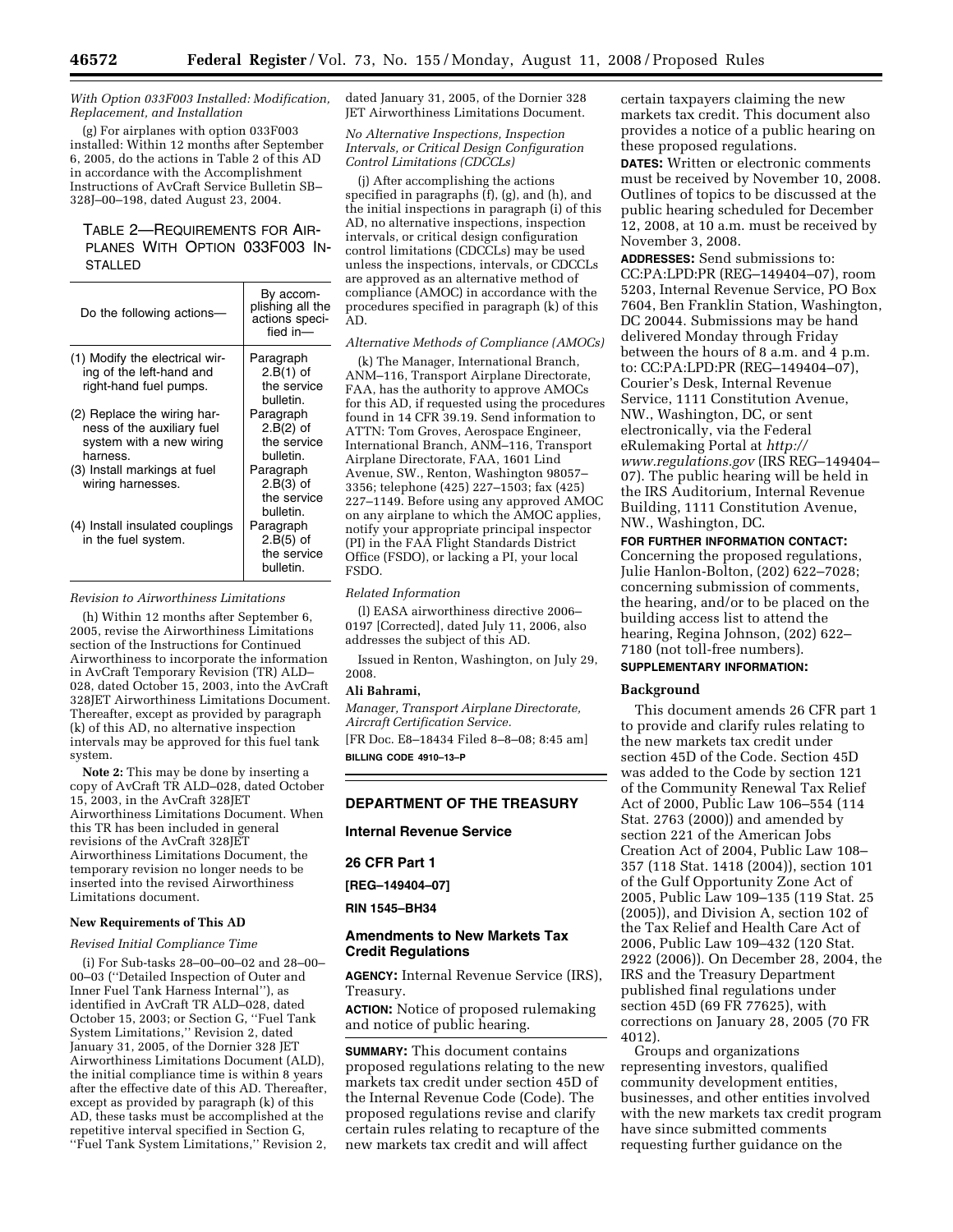recapture of the credit. The commentators suggested that revising the final regulations to reduce recapture uncertainty would encourage investors to bring increased amounts of capital to low-income communities.

# **General Overview**

Section 45D(a)(1) provides a new markets tax credit on a taxpayer's qualified equity investment (QEI) in a qualified community development entity (CDE). To qualify for the credit, among other requirements, substantially all of the taxpayer's cash must be used by the CDE to make qualified lowincome community investments (QLICIs) pursuant to section  $45D(b)(1)(B)$ .

A CDE is any domestic corporation or partnership if, among other requirements, the primary mission of the entity is serving, or providing investment capital for, low-income communities or low-income persons pursuant to section 45D(c)(1). Section  $45D(d)(1)$  provides that a QLICI is:  $(A)$ Any capital or equity investment in, or loan to, any qualified active low-income community business (QALICB); (B) the purchase from another CDE of any loan made by the entity that is a QLICI; (C) financial counseling and other services to businesses located in, and residents of, low-income communities; and (D) any equity investment in, or loan to, any CDE. A QALICB is any corporation or partnership in which at least 50 percent of the total gross income of the entity is derived from the active conduct of a qualified business within any lowincome community, provided certain other requirements are met pursuant to section  $45D(d)(2)$ .

Section 45D(g)(1) provides that, if there is a recapture event at any time during the 7-year period beginning on the date of the original issue of a QEI in a CDE, then the tax imposed by this chapter for the taxable year in which the event occurs must be increased by the credit recapture amount. Section  $45D(g)(3)$  provides that a recapture event occurs with respect to an equity investment in a CDE if (A) such entity ceases to be a CDE, (B) the proceeds of the investment cease to be used to make QLICIs as required by section 45D(b)(1)(B), or (C) the QEI is redeemed by the CDE.

## **Explanation of Provisions**

# *Redemption Safe Harbor for Partnership CDEs*

Section 1.45D–1(e)(3)(iii) provides that, in the case of an equity investment that is a capital interest in a CDE that is a partnership for Federal tax

purposes, a pro rata cash distribution by the CDE to its partners based on each partner's capital interest in the CDE during the taxable year will not be treated as a redemption for purposes of § 1.45D–1(e)(2)(iii) if the distribution does not exceed the CDE's operating income for the taxable year. In addition, a non-pro rata *de minimis* cash distribution by a CDE to a partner or partners during the taxable year will not be treated as a redemption provided the distribution does not exceed the lesser of 5 percent of the CDE's operating income for that taxable year or 10 percent of the partner's capital interest in the CDE.

Commentators expressed the concern that a CDE may not be able to calculate its operating income in time to make a distribution during the taxable year. Because most CDEs will make a low estimate of operating income in order to lessen the risk of not satisfying the requirements of the redemption safe harbor, many CDEs may not distribute the entire amount of operating income during the taxable year. In response to this concern, the proposed regulations provide that, in the case of an equity investment that is a capital interest in a CDE that is a partnership for Federal tax purposes, a pro rata cash distribution by the CDE to its partners based on each partner's capital interest in the CDE during the taxable year will not be treated as a redemption for purposes of § 1.45D–1(e)(2)(iii) if the distribution does not exceed the sum of the CDE's operating income for the taxable year and the CDE's undistributed operating income (if any) for the prior taxable year.

Additionally, for purposes of the redemption safe harbor for partnership CDEs, § 1.45D–1(e)(3)(iii) defines *operating income* as the sum of (A) the CDE's taxable income as determined under section 703 (except that (*1*) the items described in section 703(a)(1) shall be aggregated with the nonseparately stated tax items of the partnership; and (*2*) any gain resulting from the sale of a capital asset under section 1221(a) or section 1231 property shall not be included in taxable income); (B) deductions under section 165 (but only to the extent the losses were realized from QLICIs under § 1.45D–1(d)(1)); (C) deductions under sections 167 and 168 (including the additional first-year depreciation under section 168(k)); (D) start-up expenditures amortized under section 195; and (E) organizational expenses amortized under section 709. The proposed regulations add tax-exempt income under section 103 and any other depreciation and amortization

deductions under the Code to the list of Code sections that determine the amount of operating income.

Commentators have indicated that some CDEs are adding their distributive share of the deductions listed in § 1.45D–1(e)(3)(iii) from another partnership to the CDE's calculation of operating income. For example, some CDEs are adding their distributive share of the amortization and depreciation deductions under sections 167 and 168 from another partnership to the CDE's calculation of operating income. The proposed regulations clarify that a CDE may rely on  $\S 1.704-1(b)(1)(vii)$  to determine its allocable share of the deductions listed in § 1.45D–1(e)(3)(iii) from another partnership to the CDE's calculation of its operating income. Therefore,  $$1.704-1(b)(1)(vii)$  applies to treat an allocation to a partner of its share of partnership net or ''bottom line'' taxable income or loss as an allocation to such partner of the same share of each item of income, gain, loss, and deduction that is taken into account in computing the partner's net or ''bottom line'' taxable income or loss.

# *Termination of a Partnership CDE Under Section 708(b)(1)(B)*

Under section 708(b)(1)(B), a partnership is considered as terminated if within a twelve-month period there is a sale or exchange of 50 percent or more of the total interest in partnership capital and profits. Section 1.708– 1(b)(4) provides, in part, that if a partnership is terminated by a sale or exchange of an interest, the following is deemed to occur: The partnership contributes all of its assets and liabilities to a new partnership in exchange for an interest in the new partnership; and, immediately thereafter, the terminated partnership distributes interests in the new partnership to the purchasing partner and the other remaining partners in proportion to their respective interests in the terminated partnership in liquidation of the terminated partnership, either for the continuation of the business by the new partnership or for its dissolution and winding up.

If the terminating partnership is a CDE, because of the deemed distribution of interests in that new partnership to the purchasing partner and the other remaining partners, a recapture event may be triggered under section  $45D(g)(3)(C)$  and § 1.45D-1(e)(2)(iii). However, because the sale of a QEI is not a recapture event under section  $45D(g)(3)$  and because the remaining partner or partners are not being cashed out, the IRS and the Treasury Department do not believe that the sale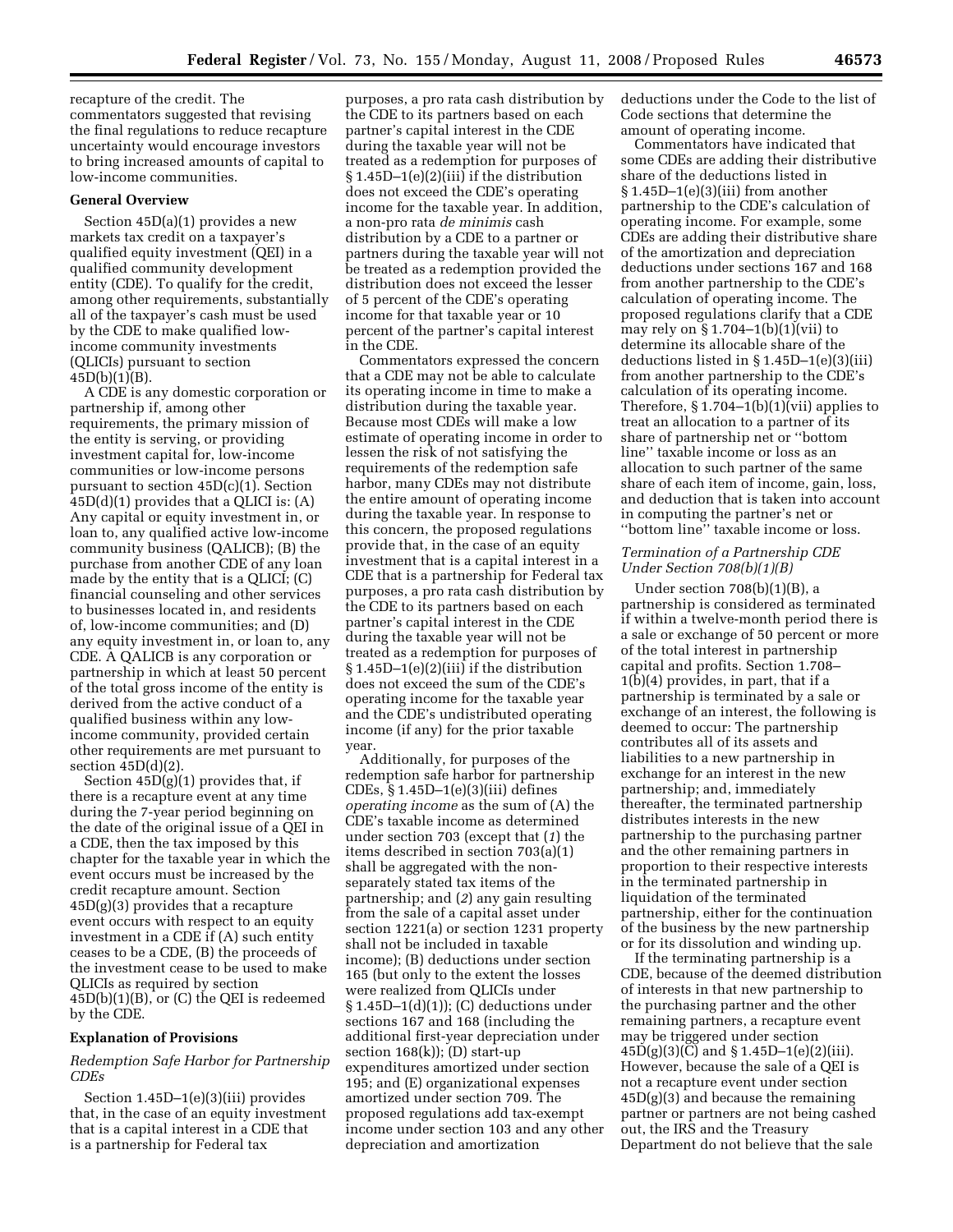of a QEI that causes the termination of a CDE partnership under section 708(b)(1)(B) should trigger recapture. Accordingly, the proposed regulations provide that a termination under section 708(b)(1)(B) of a CDE partnership is not a recapture event.

#### *Reasonable Expectations*

Section 1.45D–1(d)(6)(i) provides that an entity is generally treated as a QALICB for the duration of the CDE's investment in the entity if the CDE reasonably expects, at the time the CDE makes the capital or equity investment in, or loan to, the entity, that the entity will satisfy the requirements to be a QALICB under § 1.45D–1(d)(4)(i) throughout the entire period of the investment or loan.

The proposed regulations clarify how the reasonable expectations rule of  $§ 1.45D-1(d)(6)(i)$  applies when a CDE makes an investment in or loan to another CDE. The proposed regulations provide that a CDE may rely on § 1.45D– 1(d)(6)(i) to treat an entity as a QALICB even if the CDE's investment in or loan to the entity is made through other CDEs under § 1.45D–1(d)(1)(iv)( $\bar{A}$ ).

Commentators indicated that some CDEs are unsure whether they may rely on § 1.45D–1(d)(6)(i) if their investments involve the portions of business rule under section 45D(d)(2)(C), the rental to others of real property under sections  $45D(d)(3)(A)$ , and the exclusions from the definition of a qualified business under § 1.45D–1(d)(5)(iii). Section 1.45D–1(d)(6)(i) already applies to all of these rules in determining whether an entity meets the requirements to be a QALICB under § 1.45D–1(d)(4)(i). Nevertheless, the proposed regulations clarify that CDEs may rely on these rules when applying § 1.45D–1(d)(6)(i).

### **Proposed Effective Date**

The rules contained in these regulations are proposed to apply to taxable years ending on or after the date of publication of the Treasury decision adopting these rules as final regulations in the **Federal Register**.

## **Request for Comments**

The IRS and the Treasury Department invite taxpayers to submit comments on issues relating to this notice of proposed rulemaking. In particular, the IRS and the Treasury Department encourage taxpayers to submit comments on how to define, under § 1.45D–1(d)(2)(i), the dollar amounts received by a CDE ''in payment of, or for, capital, equity, or principal'' that are set aside either for financial counseling and other services, for an equity investment, or as principal received on a loan. Section 1.45D–

1(d)(2)(i) provides that such amounts must be reinvested by the CDE in a QLICI no later than twelve months from the date of receipt to be treated as continuously invested in a QLICI. Commentators suggested defining amounts received ''in payment of, or for, capital, equity, or principal'' by using the same rules and redemption safe harbor in  $\S 1.45D-1(e)(3)$ , which defines when an investment is redeemed or otherwise cashed out by a CDE. The proposed regulations do not adopt this suggestion. The IRS and the Treasury Department believe this approach may be inappropriate because redeeming one dollar of an equity investment is a recapture event under section  $45D(g)(3)(C)$ , while failing to reinvest one dollar in a QLICI under § 1.45D– 1(d)(2)(i) lowers the dollar amount treated as meeting the substantially-all requirement by one dollar.

#### **Special Analyses**

It has been determined that this notice of proposed rulemaking is not a significant regulatory action as defined in Executive Order 12866. Therefore, a regulatory assessment is not required. It also has been determined that section 553(b) of the Administrative Procedure Act (5 U.S.C. chapter 5) does not apply to these regulations, and because the regulations do not impose a collection of information on small entities, the Regulatory Flexibility Act (5 U.S.C. chapter 6) does not apply. Pursuant to section 7805(f) of the Code, this notice of proposed rulemaking has been submitted to the Chief Counsel for Advocacy of the Small Business Administration for comment on its impact on small business.

#### **Comments and Public Hearing**

Before these proposed regulations are adopted as final regulations, consideration will be given to any written comments (a signed original and eight (8) copies) or electronic comments that are submitted timely to the IRS. Comments are requested on all aspects of the proposed regulations. All comments will be available for public inspection and copying.

A public hearing has been scheduled for December 12, 2008, beginning at 10 a.m. in the IRS Auditorium, Internal Revenue Building, 1111 Constitution Avenue, NW., Washington, DC. Due to building security procedures, visitors must enter at the Constitution Avenue entrance. In addition, all visitors must present photo identification to enter the building. Because of access restrictions, visitors will not be admitted beyond the immediate entrance area more than 30 minutes before the hearing starts. For

information about having your name placed on the building access list to attend the hearing, see the **FOR FURTHER INFORMATION CONTACT** section of this preamble.

The rules of 26 CFR 601.601(a)(3) apply to the hearing. Persons who wish to present oral comments at the hearing must submit electronic or written comments by November 10, 2008. Outline of the topics to be discussed and the time to be devoted to each topic (a signed original and eight (8) copies) by November 3, 2008. A period of 10 minutes will be allotted to each person for making comments. An agenda showing the scheduling of the speakers will be prepared after the deadline for receiving outlines has passed. Copies of the agenda will be available free of charge at the hearing.

### **Drafting Information**

The principal author of these regulations is Julie Hanlon-Bolton with the Office of the Associate Chief Counsel (Passthroughs and Special Industries). However, other personnel from the IRS and the Treasury Department participated in their development.

## **List of Subjects in 26 CFR Part 1**

Income taxes, Reporting and recordkeeping requirements.

## **Proposed Amendments to the Regulations**

Accordingly, 26 CFR part 1 is proposed to be amended as follows:

# **PART 1—INCOME TAXES**

**Paragraph 1.** The authority citation for part 1 continues to read in part as follows:

**Authority:** 26 U.S.C. 7805 \* \* \*

Par. 2. Section 1.45D-1 is amended by:

1. Redesignating the paragraph (a) entries for paragraphs (e)(4), (e)(5),  $(e)(6)$ , and  $(e)(7)$  as paragraphs  $(e)(5)$ ,  $(e)(6)$ ,  $(e)(7)$ , and  $(e)(8)$ , respectively, adding a new entry for paragraph (e)(4), and revising the entry for paragraph  $(h)(2)$ .

3. Revising paragraph (d)(6)(i). 4. Revising paragraph (e)(3)(iii) introductory text.

5. Redesignating paragraphs  $(e)(3)(iii)(B), (e)(3)(iii)(C), (e)(3)(iii)(D),$ and (e)(3)(iii)(E) as paragraphs  $(e)(3)(iii)(C), (e)(3)(iii)(D), (e)(3)(iii)(E),$ and (e)(3)(iii)(F), respectively, and adding new paragraph (e)(3)(iii)(B).

6. Revising newly-designated paragraph (e)(3)(iii)(D).

7. Redesignating paragraphs (e)(4),  $(e)(5)$ ,  $(e)(6)$ , and  $(e)(7)$  as paragraphs